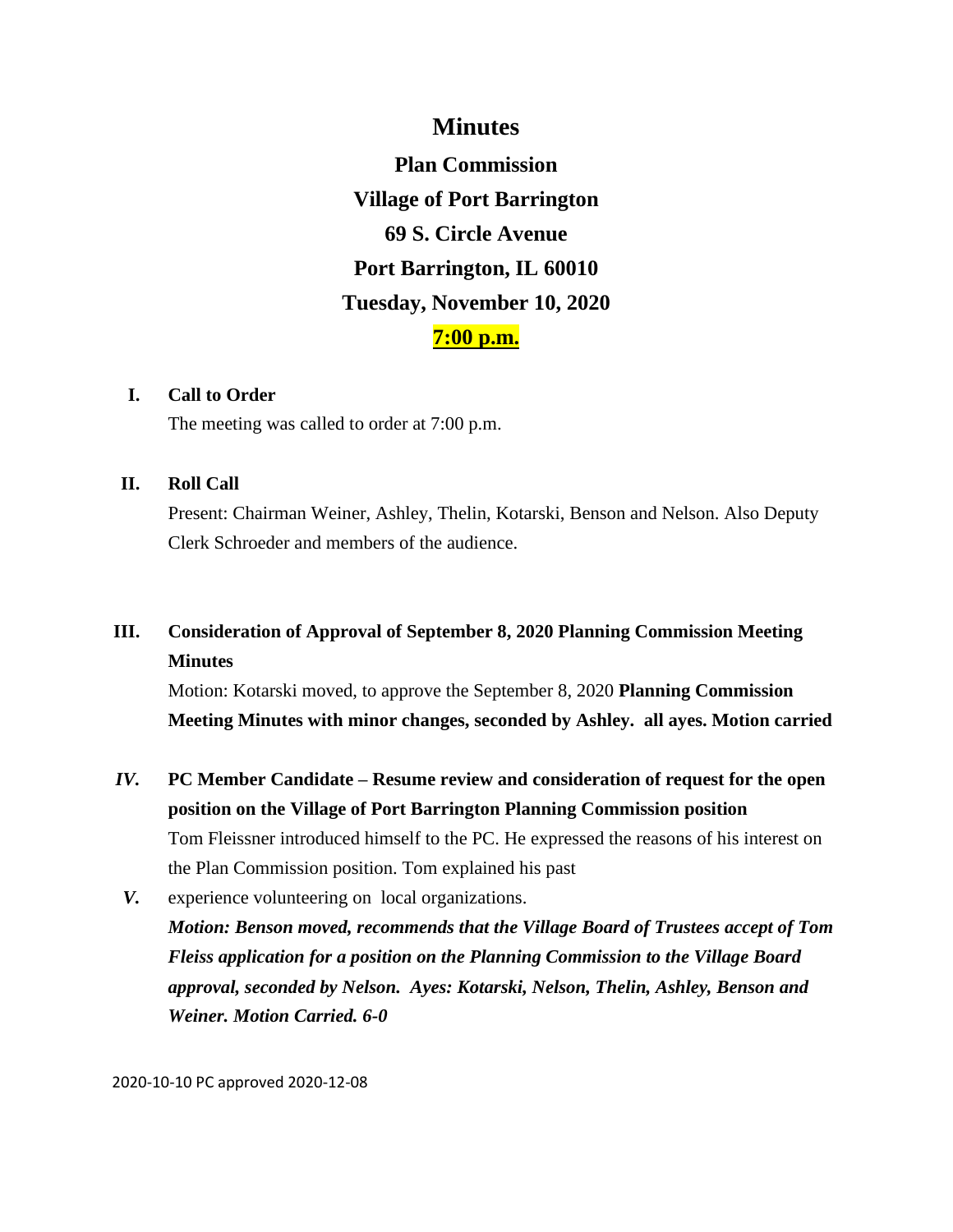\_\_\_\_\_\_\_\_\_\_\_\_\_\_\_\_\_\_\_\_\_\_\_\_\_\_\_\_\_\_

#### **VI. Discussion only: Joann and Steven Abel, potential shed variation request**

Joann Abel, 427 Riverside, Port Barrington, presented the PC with a request for a variation to place the existing shed along the northeast side of the house in front of the frontline of the house. Mrs. Abel presented a survey and hand drawn plans indicating the requested placement for the shed. Mrs. Abel noted that she talked with the neighbors and they were ok with her plans. She noted that the current shed location was approved by the previous Village Engineer Mark Rooney back in 2018.

The PC reviewed the request and questioned the lot coverage and setback measurements. PC asked if the petitioner discussed the request with the Village Engineer considering the property is in a flood plain. Mrs. Abel indicated that she has not discussed with the Village Engineer. The PC informed Mrs. Abel that she also needs to provide a proper site plan, along with an approval from the Village engineer.

Mrs. Abel noted that she would gather the necessary information as advised by the Planning Commission.

Chairman Weiner asked Mrs. Abel to contact Village Staff with updates on her progress.

#### **VII. Discussion: Village Comprehensive Plan**

Chairman Weiner asked the Plan Commissioners to revisit the plan and noted that this matter will be further discussed at the next meeting.

#### **VIII. Update: Golf Cart**

Chairman Weiner noted that he believes the matter was presented before the Village Board and it was their opinion to not pursue the matter any further.

#### **IX. Meeting Time Change**

Chairman Weiner noted the new meeting time of 7:00 p.m. A calendar for 2021 meeting dates will be presented at the next meeting.